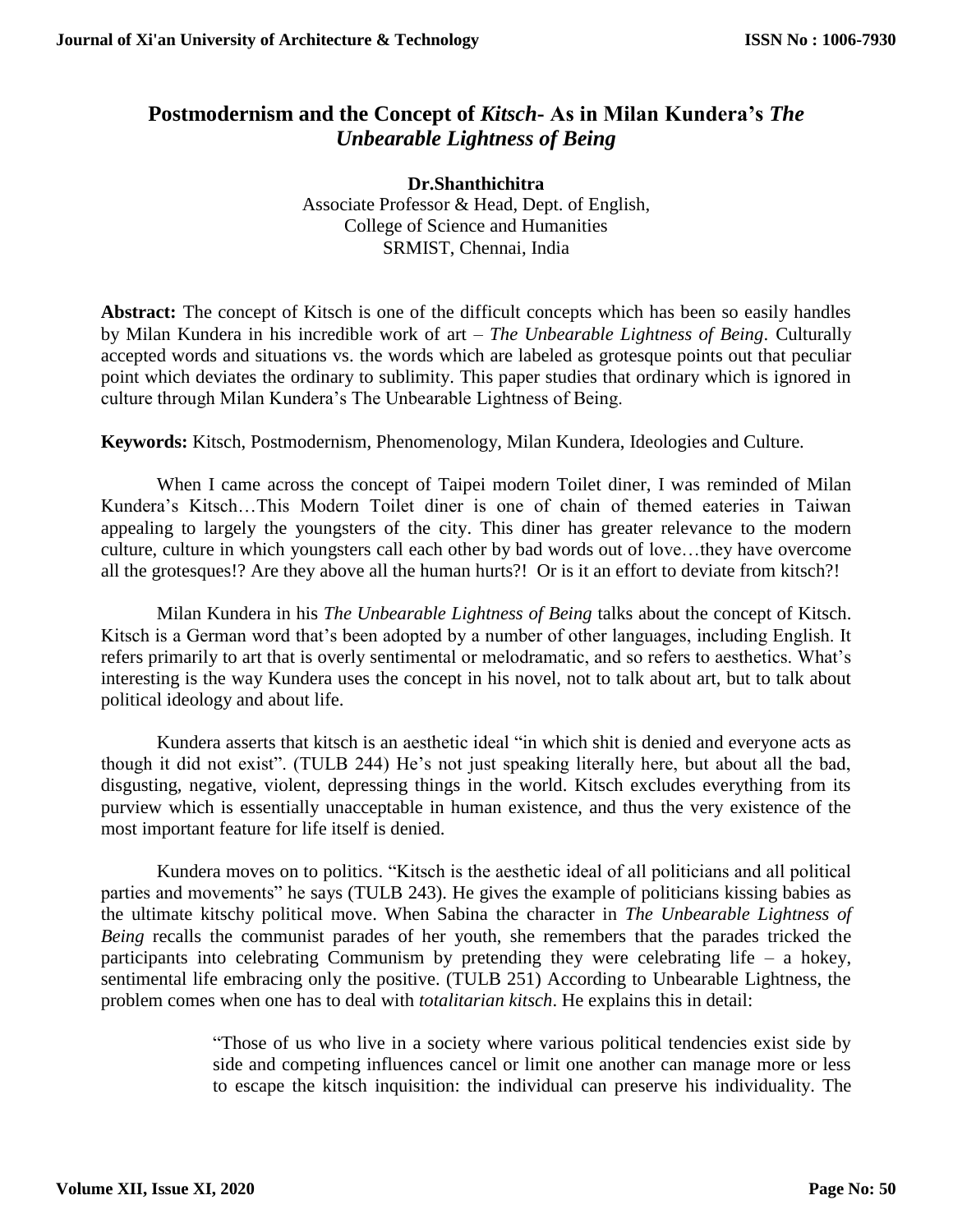artist can create unusual works. But whenever a single political movement corners power, we find ourselves in the realm of totalitarian kitsch.

When I say "totalitarian," what I mean is that everything that infringes on kitsch must be banished for life: every display of individualism (because a deviation from the collective is a spit in the eye of the smiling brotherhood); every doubt (be-cause anyone who starts doubting details will end by doubting life itself); all irony (because in the realm of kitsch everything must be taken quite seriously)." (TULB 247)

Sabina in earlier pages thinks that "behind Communism, Fascism, behind all occupations and invasions lurks a more basic, pervasive evil and that the image of that evil was a parade of people marching by with raised fists and shouting identical syllables in unison" (3.5.8). Now we know what that pervasive evil is "totalitarian kitsch"

So how does one fight *kitsch*? One answer has its roots in the original, artistic definition of kitsch as sentimental or hokey art. Sabina, who openly proclaims "My enemy is kitsch!", manages to dying anyone who comes in her way.

The narrator tells the story of Stalin's son's death. In a German camp, Yakov Stalin had a dispute with the British prisoners over the fact that he habitually made a mess in the latrine. Ignored by the German officer in charge and humiliated over the idea that he should be judged because of shit, Yakov threw himself against an electrified wire fence. Yakov was unable to accept the lightness of being. Kundera praises Yakov Stalin's death as the only metaphysical death of World War II. The religious problem of shit is raised—does God have intestines, did Adam defecate in the Garden of Eden?

Most European credos, religious or political, state that the world is good and human existence positive: Kundera calls this "categorical agreement with being." Shit, however, has no place in any of these credos. Instead, their aesthetic ideal is kitsch, which can be considered "the absolute denial of shit." Sabina's lifelong enemy is this same kitsch. She sees it in America when a Senator smiles at children. She describes the first tear as saying the children are lovely and move him. The second tear says, how profound and moving of me to be moved by this sight—"t is the second tear that makes kitsch kitsch." Sabina always argued with the conventional statement that Communist reality was worse than the Communist ideal; in the world of the ideal, the world of kitsch, she would not be able to survive emotionally for more than a few days.

To escape kitsch, Sabina hides the fact she is Czech, for fear people will interpret her as a romantic persecuted artist. Sabina lives with an elderly couple now, which soothes her guilt over abandoning her family. She realizes her life is not devoid of kitsch, and that she too falls prey to sentimentality.

Franz still lives a happy existence in Geneva, with his mistress. A friend invites him to join the Grand March on Cambodia. At first Franz refuses out of consideration and love for his mistress, but then he feels that Sabina would have wanted him to go. The march to Cambodia is a horror. The French and Americans compete for leadership; a movie star and a pop singer use the march for publicity, and feel proud of themselves when a journalist is accidentally killed and consecrates their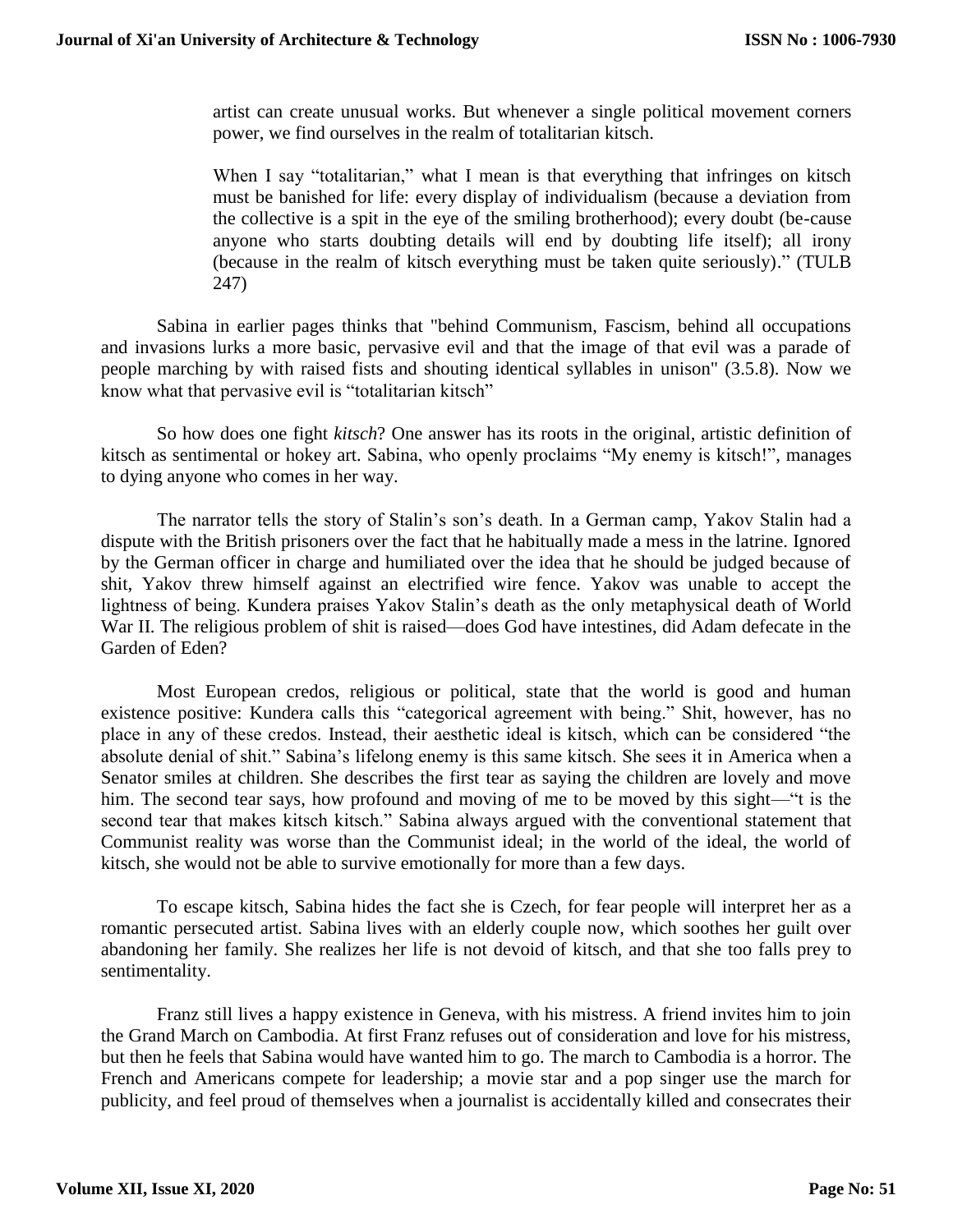publicity stunt with blood. Even Franz, who worships kitsch, is shaken, and when the march fails is not sure how to interpret events.

Kundera discusses categories of men who need to be seen. The first three categories are those who need a public of unknown eyes, those who need a public of familiar eyes, and those who want to be in the eyes of the person they love. Kundera characterizes Franz as a member of the fourth category of men: dreamers who live to be seen and appreciated by an imaginary being. For Franz the imaginary person is Sabina; for Tomas's son Simon, also a dreamer, and the person whom he wants appreciation from is Tomas.

After Tomas's death, Simon begins writing letters to Sabina; he knows she was his father's mistress, and that she provides a link to Tomas. Sabina, who lives in California, draws up a will and asks to be cremated at death, and her ashes scattered, so she can die as lightly as she lived.

In Cambodia, a group of men ask Franz for money and attack him. Thinking only of Sabina and how she had admired his strength and wanted him to use it, Franz decides to fight. He is hit in the back of the head, and wakes up briefly in the hospital to see his wife Marie-Claude by his bed. He cannot speak to ask her to leave, and closes his eyes. He dies. Marie-Claude claims the body, arranges a lavish funeral, and has the words "A return after long wanderings" written on his tombstone. Simon orders "He wanted the kingdom of God on earth" written on Tomas's grave.

The chapter finishes the stories of Franz and Sabina, leaving them to ends that feel inevitable. Franz, who deceived himself all his life, dies an unnecessary death brought on by selfdeception. After imbuing his life with heaviness and meaning, Franz dies a meaningless death. Franz did not even have the comfort of total self-deception; at the end of his life he began to understand that he might have been wrong on some counts. He recognized the futility of the Cambodia march, and wanted to be with the woman he loved, his current mistress, despite the fact that she fell short of his ideal.

Sabina, after a life of betrayals and flights, ends up alone and anonymous in California. She is no longer even recognized as Czech; it is as if her lightness has managed to erase even her ethnicity and nationality. We do not know whether or not she is happy; she plans her death, but does so on her own terms and in keeping with the way she has lived.

This chapter is most important for its description and definition of kitsch. Kundera understands kitsch as the second, phony tear of the self-satisfied senator, the forced tear that knows it is being caught on camera or observed by potential voters—in other words, as a lie that pretends the world is perfect. Both Tomas and Sabina want a world in which shit exists—in which darkness and unpleasantness exist so that eroticism, individuality, creativity and playfulness can exist too.

The ending pages, with their almost cruel wrap-ups of Franz and Tomas's lives, are both tragic and light. It seems tragic that the men are so misrepresented and misunderstood, as evidenced by the wrongheadedness of their epithets: "A return after long wanderings" merely acts as wishfulfillment for Marie-Claude, who would like to believe that Franz returned to her. In reality, Franz did just the opposite, straying farther and farther from her until he found genuine affection with his mistress. Tomas's epithet, "He wanted the kingdom of God on earth", does Tomas an injustice, since he did not want a kingdom on earth; he wanted messy imperfection, shit, individuality, and no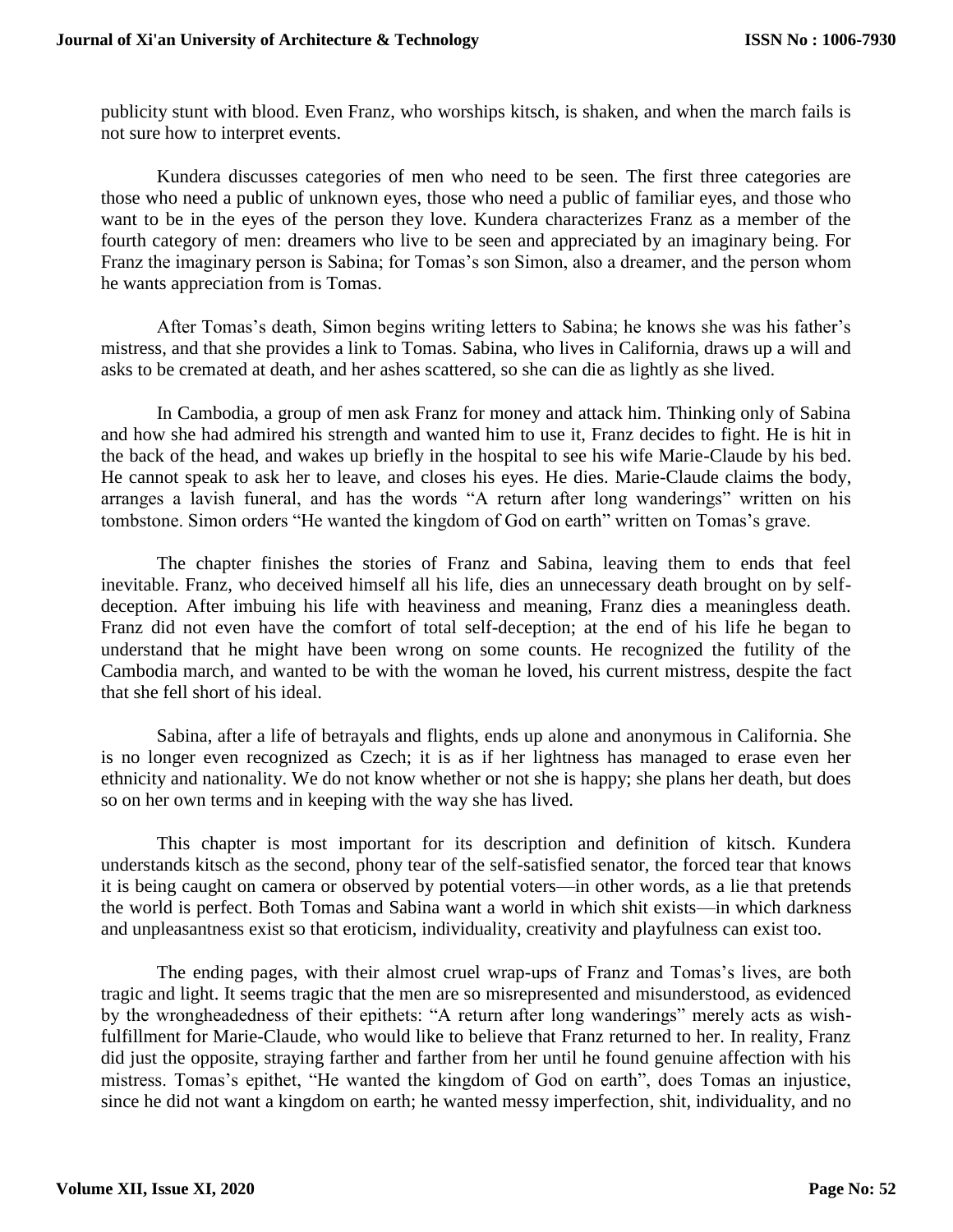kitsch. Still, the narrator points out that these misrepresentations can be understood as humorous, ridiculous, and even liberatingly light.

Kundera associates heaviness with Nietzsche and the philosophy of eternal return. Kundera does not believe eternal return exists, and argues that man only has the opportunity to try one path, and hence has no point of comparison or meaning. Instead, those characters who are heavy cannot accept this unbearable lightness of being, and seek to attach a meaning and weight to what they consider important in life. Tereza and Franz are both heavy characters. Tereza is heavy emotionally and cannot cope with the lightness around her, and is driven nearly to insanity. Franz, interpreting all the events of his life as heavy, is led to an early and unnecessary death.

The Unbearable Lightness of Being is a dialogue with Frederich Nietzsche and a manifesto of embracing nihilism. Milan Kundera opens the novel with a discourse on Nietzsche's doctrine of the eternal recurrence. He rejects any view of the recurrence as being real or metaphysical. He assures it to be metaphorical. In a world of objective meaninglessness one must fall into nihilism unless one acts as if one's acts recur eternally, thus giving our acts "weight," the weight of those choices we make, as though recurring eternally, living forever. Kundera rejects Nietzsche's optimism and in compelling detail and poignancy he give us the story of the painful love affair of Tomas and Tereza, condemned by fate and choice to live together, yet never ceasing to cause each other enormous pain and suffering.

Tereza's dog Karenin develops a wound on his leg which turns out to be cancer. Tereza is heartbroken, and thinks how much she prefers animals to people. She considers various moments of mass cruelty to animals, some of which cruelties were institutionalized under the Soviet regime. "True human goodness, in all its purity and freedom, can come to the fore only ...towards those who are at its mercy: animals." (TULB 278)

Arguing with Tomas over Karenin and finding a letter to Tomas in a woman's handwriting, Tereza reflects that she seems to love her dog better than her husband. With the dog, she expects nothing and feels no shame; Kundera speculates that an animal is closer to Adam than fallen man is, and that a dog was never expelled from Eden. Tereza and Tomas put Karenin to sleep after spending some final moments with him; Tereza thinks the dog is smiling. They bury Karenin.

Kundera contrasts Tereza's emotions for Karenin with her feelings for Tomas. She consistently wonders at the selflessness of her love for an animal, and at the security and comfort she feels when with her dog. She feels infinitely more insecure and desperate in her love for Tomas. The contrasts illustrates the selfishness and neediness of human love. Kundera ends *The Unbearable Lightness of Being* with the concepts of perfect love and human goodness—happy concepts, although Kundera claims they exist only rarely, and then only in the love of human and animal. Kitsch for Kundera, is art removed of life's messy bits: revulsion and reverence, pain and suffering, decay and waste.

Kundera's kitsch is a sanitized art of Pollyannaish desire that wants nothing to do with the more disturbing parts of our existence. The desire to turn away from shit informs all aspects of our lives; as Kundera puts it, "kitsch is an integral part of the human condition". Denial of it marks the phenomenological study of the human mind which has perceived its own right and wrongs and has ultimately has end up paving way to Bakhtin's grotesques and the ensuing abhorrence to existence.